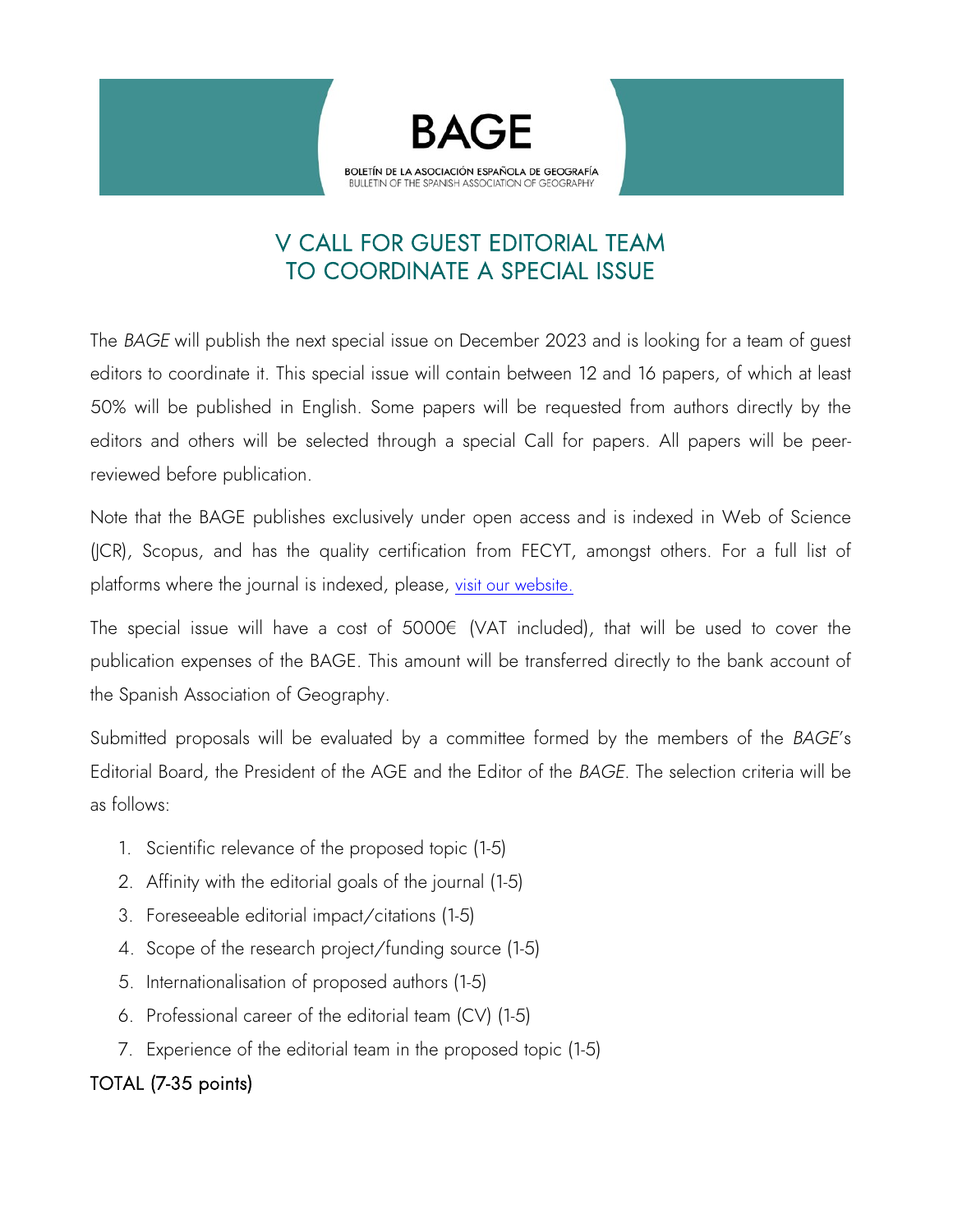Guest editors will be in charge of screening and selecting abstracts and assigning reviewers for the final papers. The *BAGE* editorial team will provide assistance at all times.

### Requirements:

- editorial team of at least two members
- editors should be part of a research project of national or international scope
- research experience in the proposed topic

### Submission of proposals:

The following documentation shall be sent in a single file (PDF format):

- short CV of the guest editors (max. 2 pages per editor) (or CVA format by FECYT, max. 4 pages per editor)
- proposed title (English and Spanish)
- background information on special issue (300–500 words)
- information about funding sources (research project code and title, etc.)
- proposal of topics/areas to be covered and authors

Please, submit your proposal by June 30 to the Editor at edicion.bage@age-geografia.es, with copy to [bage@age-geografia.es.](mailto:bage@age-geografia.es) The subject of the e-mail should be "BAGE Special issue proposal 2023". Include the contact details of the main contact person.

You can visit [our website here,](http://www.age-geografia.es/ojs/index.php/bage) and also check [our last issues.](http://www.age-geografia.es/ojs/index.php/bage/issue/archive)

## TIMELINE

| June 3, 2022      | Publication of the call for the editors' team       |
|-------------------|-----------------------------------------------------|
| June 30, 2022     | Deadline for proposals                              |
| July 15, 2022     | Notification to the selected team                   |
| September 1, 2022 | Publication of the call for papers                  |
| November 1, 2022  | Submission of abstracts                             |
| December 1, 2022  | Notification to selected authors                    |
| May 15, 2023      | Submission of full papers                           |
| July 15, 2023     | Peer-review ends                                    |
| September 1, 2023 | Final version of papers                             |
| October 1, 2023   | Ongoing publication starts                          |
| December 15, 2023 | Publication of special issue ( <i>BAGE,</i> n.º 99) |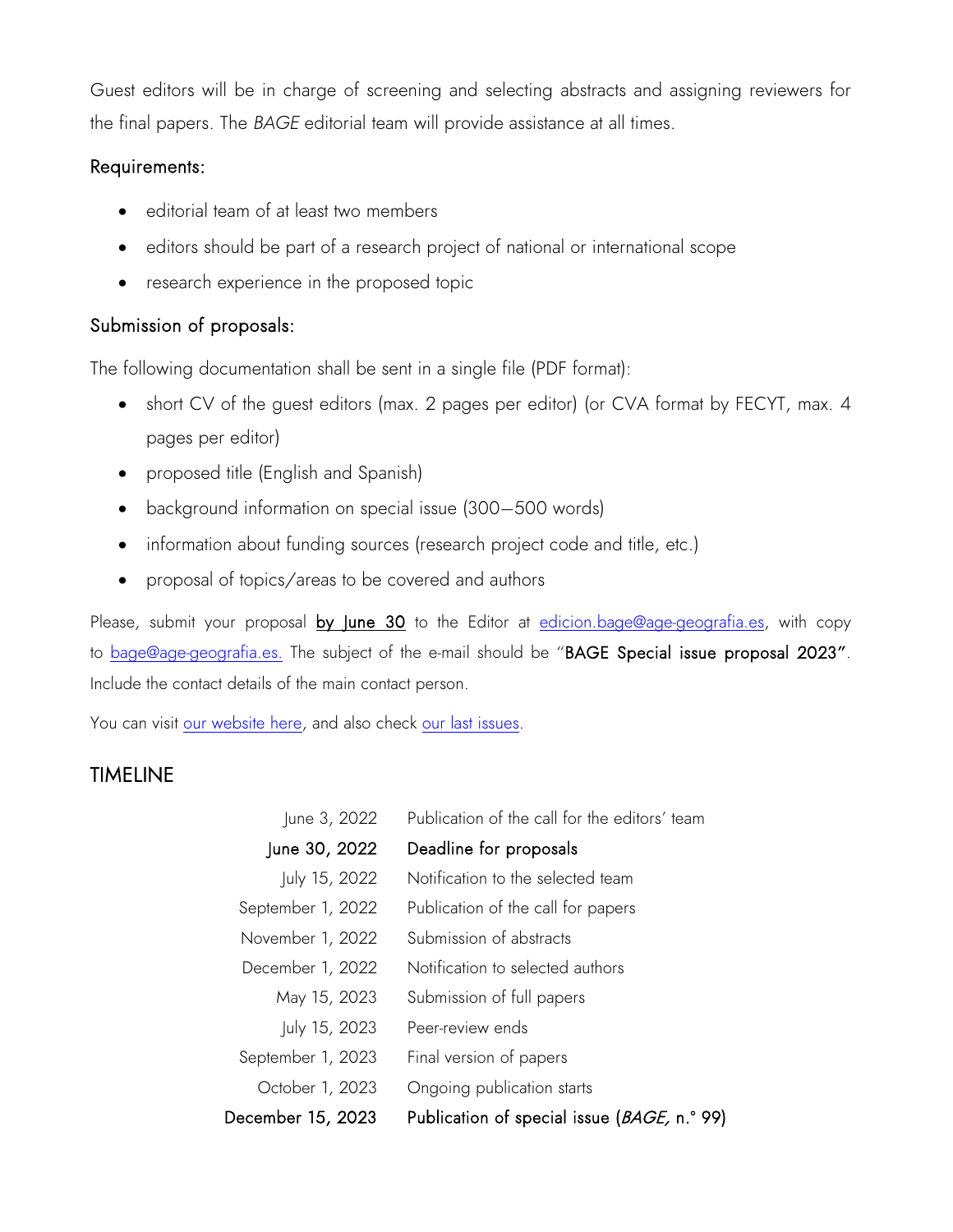



# V CONVOCATORIA DE EQUIPO EDITORIAL PAA COORDINAR NÚMERO MONOGRÁFICO

El *BAGE* abre la convocatoria para propuestas de equipos editoriales que deseen coordinar el próximo número monográfico, que se publicará en diciembre de 2022. El monográfico constará de entre 12 y 16 artículos, donde al menos el 50 % se publicarán en inglés. Los artículos procederán tanto de encargos directos a autoras/es como de una convocatoria específica. Todos los artículos serán evaluados por pares antes de su publicación.

Nuestra revista publica exclusivamente en acceso abierto, está indexada en Web of Science (JCR) y Scopus, tiene el sello de calidad de la FECYT, entre otras plataformas. Para una lista completa de la indexación de la revista, visite nuestra [página web.](https://bage.age-geografia.es/ojs/index.php/bage/indexing)

El número monográfico tendrá un coste de 5000 € (IVA incluido), importe destinado a cubrir los costes de publicación del *BAGE*. Esta cantidad se hará llegar puntualmente mediante transferencia bancaria a la Asociación Española de Geografía.

La evaluación de las propuestas recibidas será realizada por una Comisión formada por los ocho miembros del Consejo Editorial del *BAGE*, el Presidente de la AGE y la Editora del *BAGE*. La propuesta será seleccionada en base a los siguientes criterios:

- 1 Relevancia científica del tema propuesto (1-5)
- 2 Adecuación a los objetivos editoriales de la revista (1-5)
- 3 Impacto editorial previsto/citas (1-5)
- 4 Alcance del proyecto de investigación/fuente financiación (1-5)
- 5 Internacionalización de firmas propuestas (1-5)
- 6 Trayectoria (CV) del equipo editorial (1-5)
- 7 Experiencia del equipo en el tema propuesto (1-5)

### TOTAL (7-35 puntos)